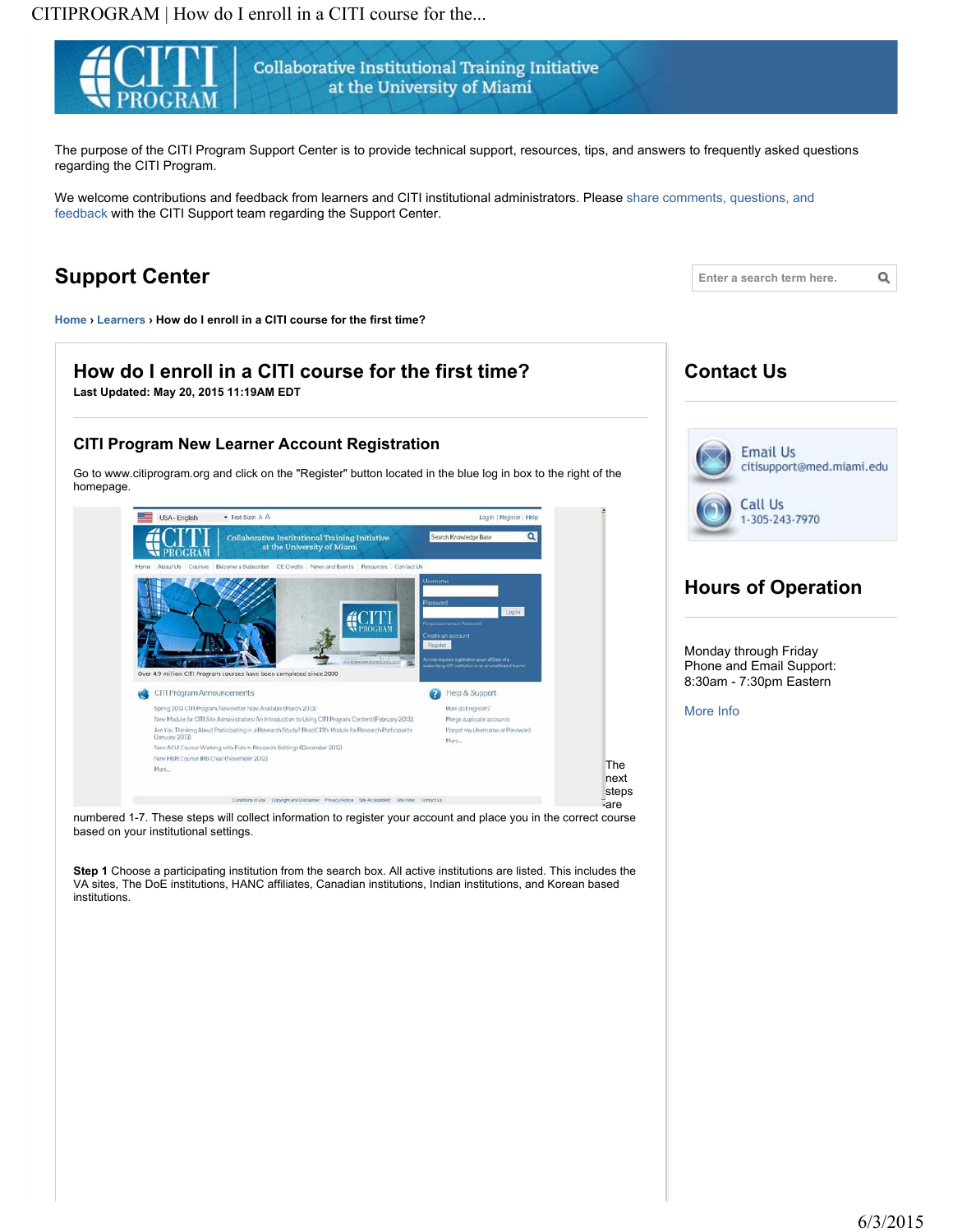

While not required, we do encourage entering a secondary email address. It will assist in the recovery of your account if you forget your username or password and no longer have access to your primary email address.

**At Step 3** you will choose a username and password for your account. Please follow the on screen instructions for the expected parameters of each field. Passwords are case sensitive.

During this step you will also select and answer a security question. This question will be used to assist in the recovery of your account if you have forgotten your username or password. Please select a question that is applicable to you and you can comfortably answer for the tech support team.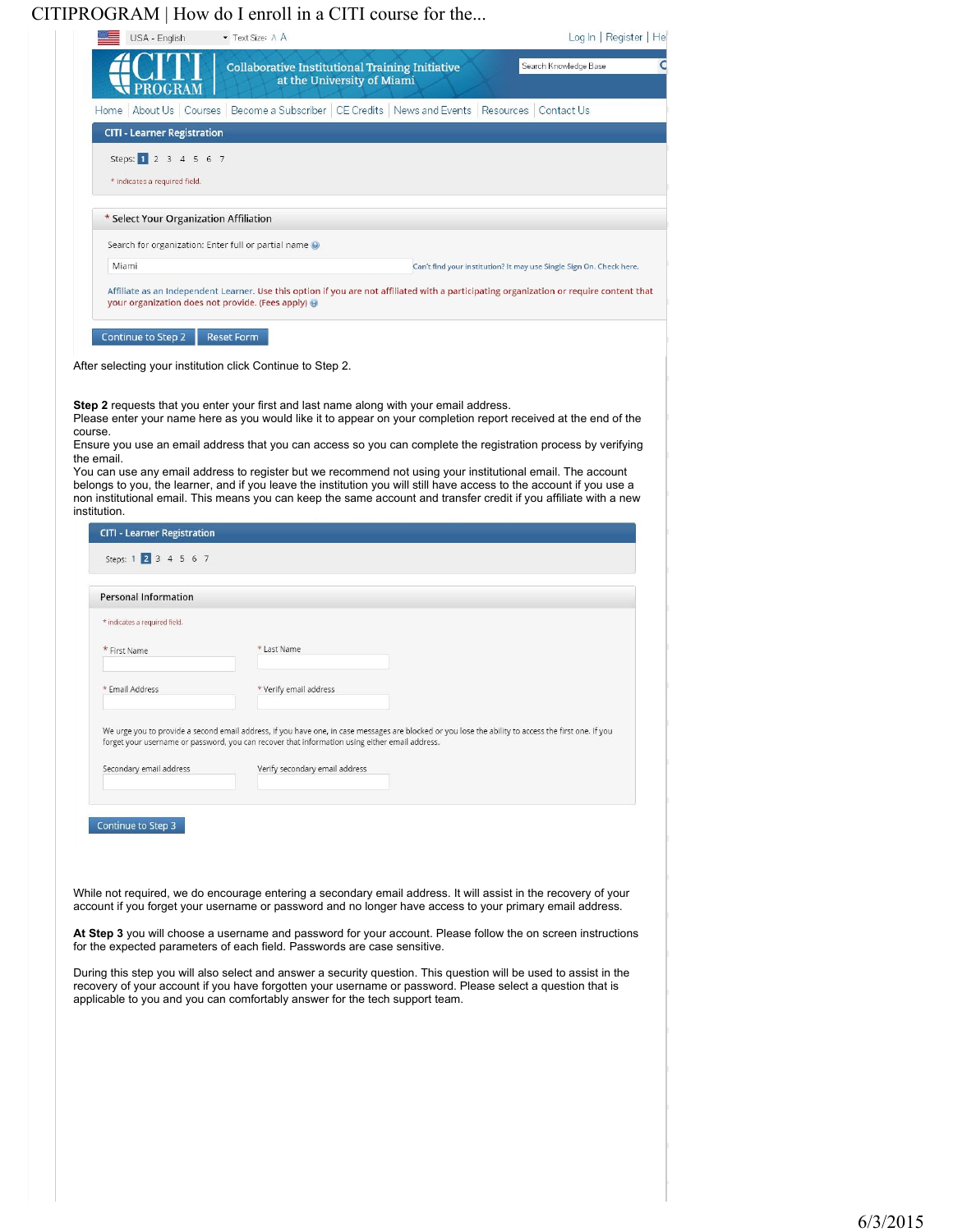| <b>Create your Username and Password</b>                                                                                                                                                                                                                                                                                                                                                                                                                                                                                       |                                                                                                                                                                                                                               |
|--------------------------------------------------------------------------------------------------------------------------------------------------------------------------------------------------------------------------------------------------------------------------------------------------------------------------------------------------------------------------------------------------------------------------------------------------------------------------------------------------------------------------------|-------------------------------------------------------------------------------------------------------------------------------------------------------------------------------------------------------------------------------|
| * indicates a required field.                                                                                                                                                                                                                                                                                                                                                                                                                                                                                                  |                                                                                                                                                                                                                               |
| your username will be part of the completion report.                                                                                                                                                                                                                                                                                                                                                                                                                                                                           | Your username should consist of 4 to 50 characters. Your username is not case sensitive; "A12B34CD" is the same as "a12b34cd". Once created,                                                                                  |
| * User Name                                                                                                                                                                                                                                                                                                                                                                                                                                                                                                                    |                                                                                                                                                                                                                               |
|                                                                                                                                                                                                                                                                                                                                                                                                                                                                                                                                |                                                                                                                                                                                                                               |
|                                                                                                                                                                                                                                                                                                                                                                                                                                                                                                                                | Your password should consist of 8 to 50 characters. Your password IS case sensitive; "A12B34CD" is not the same as "a12b34cd".                                                                                                |
| * Password                                                                                                                                                                                                                                                                                                                                                                                                                                                                                                                     | * Verify Password                                                                                                                                                                                                             |
|                                                                                                                                                                                                                                                                                                                                                                                                                                                                                                                                | Please choose a security question and provide an answer that you will remember. NOTE: If you forget your login information, you will have to<br>provide this answer to the security question in order to access your account. |
| * Security Question                                                                                                                                                                                                                                                                                                                                                                                                                                                                                                            |                                                                                                                                                                                                                               |
| What's your mother's maiden name?                                                                                                                                                                                                                                                                                                                                                                                                                                                                                              | ۰                                                                                                                                                                                                                             |
|                                                                                                                                                                                                                                                                                                                                                                                                                                                                                                                                |                                                                                                                                                                                                                               |
| * Security Answer                                                                                                                                                                                                                                                                                                                                                                                                                                                                                                              |                                                                                                                                                                                                                               |
|                                                                                                                                                                                                                                                                                                                                                                                                                                                                                                                                | Step 4 collects demographic information. All information provided is voluntary. Use the blue information question                                                                                                             |
| Steps: 1 2 3 4 5 6 7                                                                                                                                                                                                                                                                                                                                                                                                                                                                                                           |                                                                                                                                                                                                                               |
|                                                                                                                                                                                                                                                                                                                                                                                                                                                                                                                                |                                                                                                                                                                                                                               |
|                                                                                                                                                                                                                                                                                                                                                                                                                                                                                                                                |                                                                                                                                                                                                                               |
|                                                                                                                                                                                                                                                                                                                                                                                                                                                                                                                                |                                                                                                                                                                                                                               |
|                                                                                                                                                                                                                                                                                                                                                                                                                                                                                                                                |                                                                                                                                                                                                                               |
|                                                                                                                                                                                                                                                                                                                                                                                                                                                                                                                                |                                                                                                                                                                                                                               |
|                                                                                                                                                                                                                                                                                                                                                                                                                                                                                                                                |                                                                                                                                                                                                                               |
|                                                                                                                                                                                                                                                                                                                                                                                                                                                                                                                                |                                                                                                                                                                                                                               |
|                                                                                                                                                                                                                                                                                                                                                                                                                                                                                                                                |                                                                                                                                                                                                                               |
|                                                                                                                                                                                                                                                                                                                                                                                                                                                                                                                                |                                                                                                                                                                                                                               |
|                                                                                                                                                                                                                                                                                                                                                                                                                                                                                                                                |                                                                                                                                                                                                                               |
| Continue to Step 4<br>marks for more information on specific categories.<br>Gender, Ethnicity and Race<br>Why does CITI Program ask about your gender, race and ethnicity? @<br>Why does CITI Program use these categories?<br>Why does CITI Program ask about your gender?<br>* indicates a required field.<br>* Your Gender Is:<br>C Male<br><b>E</b> Female<br>I would rather not disclose<br>* Your Ethnicity Is: (You may choose only one)<br>Hispanic or Latino<br>Not Hispanic or Latino<br>I would rather not disclose |                                                                                                                                                                                                                               |

Professionals seeking credit for CITI Program courses can make their selection for Continuing Education credits during **Step 5**.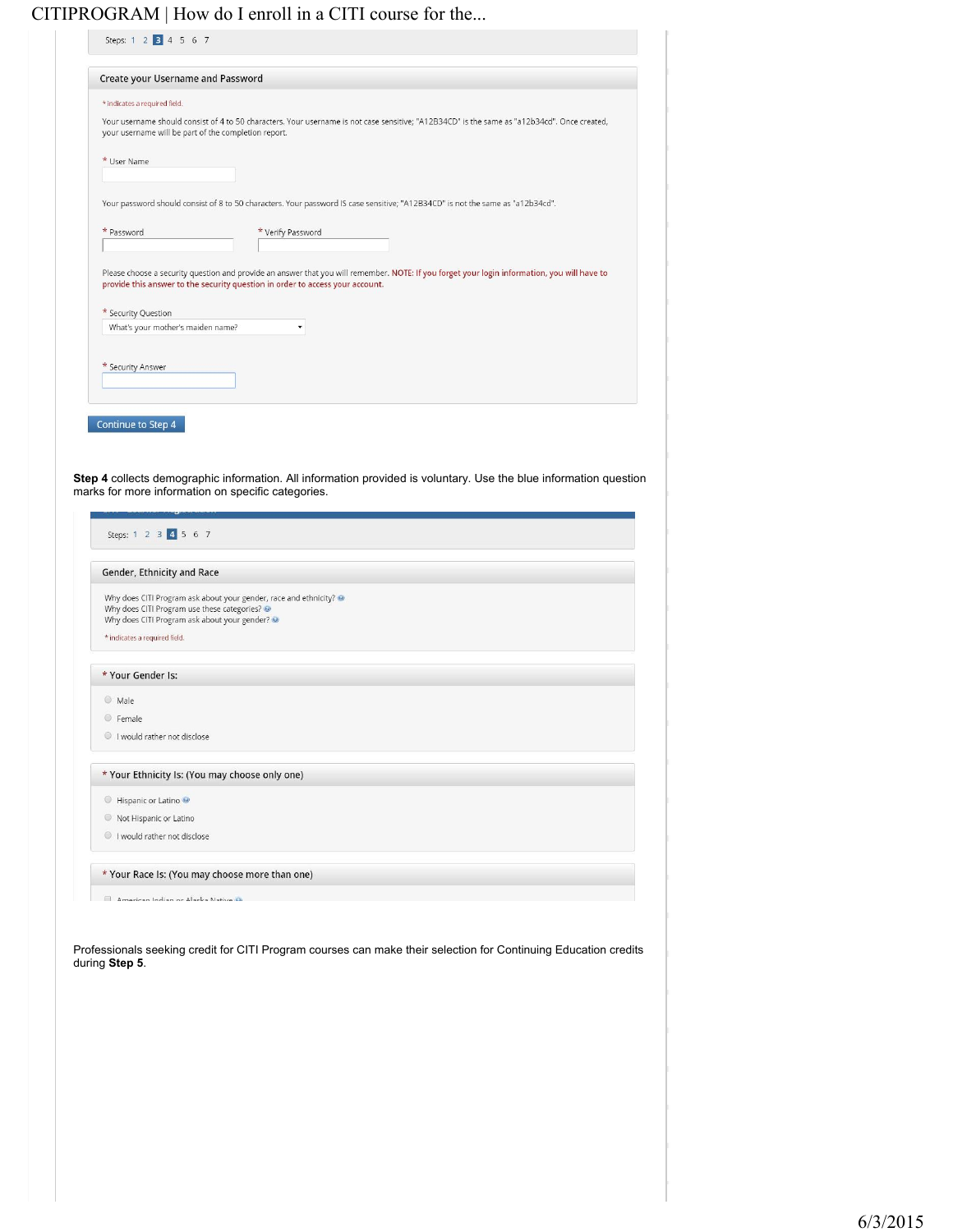| Steps: 1 2 3 4 5 6 7                        |                                                                                                                                                                                                                                                                                                                                                                                                                                                                  |
|---------------------------------------------|------------------------------------------------------------------------------------------------------------------------------------------------------------------------------------------------------------------------------------------------------------------------------------------------------------------------------------------------------------------------------------------------------------------------------------------------------------------|
| * indicates a required field.               |                                                                                                                                                                                                                                                                                                                                                                                                                                                                  |
|                                             | * Are you interested in the option of receiving Continuing Education Unit (CEU) credit for completed CITI Program                                                                                                                                                                                                                                                                                                                                                |
| courses?                                    |                                                                                                                                                                                                                                                                                                                                                                                                                                                                  |
| requirements.                               | CITI is pleased to offer CE credits and units for purchase to learners qualifying for CE eligibility while concurrently meeting their institutions training                                                                                                                                                                                                                                                                                                      |
|                                             | CE credits/units for physicians, psychologists, nurses, social workers and other professions allowed to use AMA PRA Category 1 credits for re-<br>certification are available for most CITI courses - please see "Course List" link under the "CE Credits" tab on login page for details.                                                                                                                                                                        |
|                                             | Please register your interest for CE credits below by checking the "YES" or "NO" dots, and, when applicable, types of credits you wish to earn at<br>bottom of page. Please read texts entered for each option carefully.                                                                                                                                                                                                                                        |
|                                             |                                                                                                                                                                                                                                                                                                                                                                                                                                                                  |
| Yes                                         |                                                                                                                                                                                                                                                                                                                                                                                                                                                                  |
| available for your course.                  | At the start of your course, you will be prompted to click on a "CE Information" page link located at the top of your grade book and to VIEW and<br>ACKNOWLEDGE accreditation and credit designation statements, learning objectives, faculty disclosures, types, number and costs of credits                                                                                                                                                                    |
| ◎ Yes                                       |                                                                                                                                                                                                                                                                                                                                                                                                                                                                  |
|                                             |                                                                                                                                                                                                                                                                                                                                                                                                                                                                  |
| No                                          |                                                                                                                                                                                                                                                                                                                                                                                                                                                                  |
| your grad book page.                        | The CE functionality will not be activated for your course. Credits and units will therefore not be available to you for purchase after you start<br>your course. You can change your preference to "YES" before such time however by clicking on the "CE Credit Status" tab located at the top of                                                                                                                                                               |
| $\circ$ No                                  |                                                                                                                                                                                                                                                                                                                                                                                                                                                                  |
|                                             |                                                                                                                                                                                                                                                                                                                                                                                                                                                                  |
|                                             | This step is where you can also let us know your interest in participating in research surveys at a later date.<br>Step 6 is institutional specific. Each institution determines the fields listed on this page and what information is<br>required or optional. Some institutions request very specific information such as a employee ID number or<br>campus name. Any questions regarding the fields on this page should be directed to your institution CITI |
| Program administrator.                      |                                                                                                                                                                                                                                                                                                                                                                                                                                                                  |
| Steps: 1 2 3 4 5 6 7                        |                                                                                                                                                                                                                                                                                                                                                                                                                                                                  |
|                                             | Please provide the following information requested by DEMO                                                                                                                                                                                                                                                                                                                                                                                                       |
| * indicates a required field.               |                                                                                                                                                                                                                                                                                                                                                                                                                                                                  |
| Language Preference                         |                                                                                                                                                                                                                                                                                                                                                                                                                                                                  |
| English +                                   |                                                                                                                                                                                                                                                                                                                                                                                                                                                                  |
|                                             |                                                                                                                                                                                                                                                                                                                                                                                                                                                                  |
| * Institutional email address               |                                                                                                                                                                                                                                                                                                                                                                                                                                                                  |
| citiprogram@demo.org                        |                                                                                                                                                                                                                                                                                                                                                                                                                                                                  |
| * Highest degree                            |                                                                                                                                                                                                                                                                                                                                                                                                                                                                  |
| <b>BSN</b>                                  |                                                                                                                                                                                                                                                                                                                                                                                                                                                                  |
| * Job Title                                 |                                                                                                                                                                                                                                                                                                                                                                                                                                                                  |
| <b>Help Desk</b>                            |                                                                                                                                                                                                                                                                                                                                                                                                                                                                  |
|                                             |                                                                                                                                                                                                                                                                                                                                                                                                                                                                  |
| <sup>*</sup> Department<br><b>Help Desk</b> |                                                                                                                                                                                                                                                                                                                                                                                                                                                                  |
|                                             |                                                                                                                                                                                                                                                                                                                                                                                                                                                                  |
| * What is your role in research?<br>Other   |                                                                                                                                                                                                                                                                                                                                                                                                                                                                  |
| * Address Field 1                           |                                                                                                                                                                                                                                                                                                                                                                                                                                                                  |
| 123 Main Street                             |                                                                                                                                                                                                                                                                                                                                                                                                                                                                  |
| Address Field 2                             |                                                                                                                                                                                                                                                                                                                                                                                                                                                                  |
| Address Field 3                             |                                                                                                                                                                                                                                                                                                                                                                                                                                                                  |
|                                             |                                                                                                                                                                                                                                                                                                                                                                                                                                                                  |
|                                             |                                                                                                                                                                                                                                                                                                                                                                                                                                                                  |
| * City<br>Miami                             |                                                                                                                                                                                                                                                                                                                                                                                                                                                                  |

The questions in **Step 7** enroll you in CITI Program courses. These questions are set up based on the institutional specific courses. Please read each question carefully to ensure you are enrolled in the correct course.

 $\frac{4 \text{ State}}{5}$